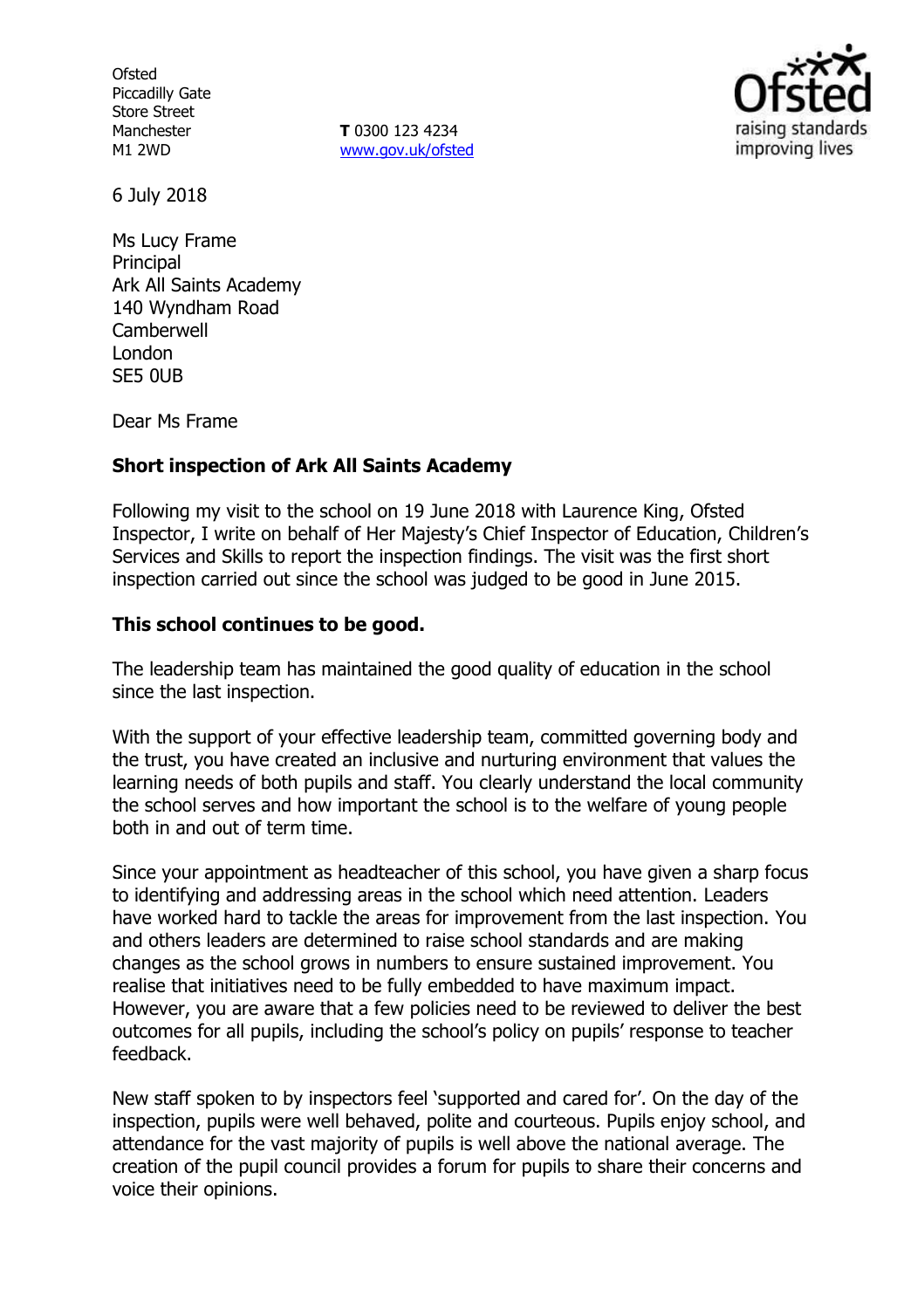

This year will see the first set of published examination data for key stage 4 pupils. Information provided by the school shows that pupils make are making good progress overall.

# **Safeguarding is effective.**

All statutory safeguarding requirements are being met. Governors and leaders are clear about their responsibilities to keep young people safe, and as a consequence there is a strong culture of safeguarding in the school.

Members of staff are very clear about safeguarding arrangements and who they would report concerns to. Staff receive regular training, including on how to keep pupils safe from radicalisation and extremist ideas, child exploitation and female genital mutilation. Effective use is made of external agencies to support vulnerable pupils when appropriate.

Through the taught curriculum, assemblies and 'citizenship' days, pupils are taught about how to keep safe, including online and when travelling around London. All pupils who spoke to the inspectors said they feel safe in the school and if they had concerns they would report them to a member of staff. Many commented that the school is like a 'big family'. They spoke positively about 'peer mediators' who provide effective support for them if they have problems. Pupils said that bullying is rare but if it happens it would be dealt with effectively. They are very clear about the dangers of radicalisation and extremism.

### **Inspection findings**

- $\blacksquare$  The first area of focus for the inspection was the progress of the most able pupils. This is because progress from their starting points for these pupils is not as strong as for other groups of learners in some subjects. In addition, the progress of the most able had been an area for development in the previous Ofsted report. Inspectors visited classrooms, looked at pupils' work, and spoke to staff.
- $\blacksquare$  Staff are fully aware that promoting the progress of the most able pupils is a key priority for development. Leaders have put in place a comprehensive professional development programme for teachers to develop their skills in extending and challenging pupils to think more deeply. This is enabling a wider range of strategies to be used which specifically support the learning of the most able pupils. You have put in place a 'higher prior attainment' ambassador who works effectively with the most able pupils, for example in developing their higher-level writing skills. Intervention plans are put in place for pupils who fall behind. Pupils spoke positively to inspectors about how they feel they are challenged and stretched to achieve their best.
- On the day of the inspection, inspectors saw teachers providing challenge for the most able. Work seen showed regular examples of pupils reviewing their own writing and actively responding to teachers' guidance. Practice was particularly strong in English and mathematics. However, it is less strong when pupils are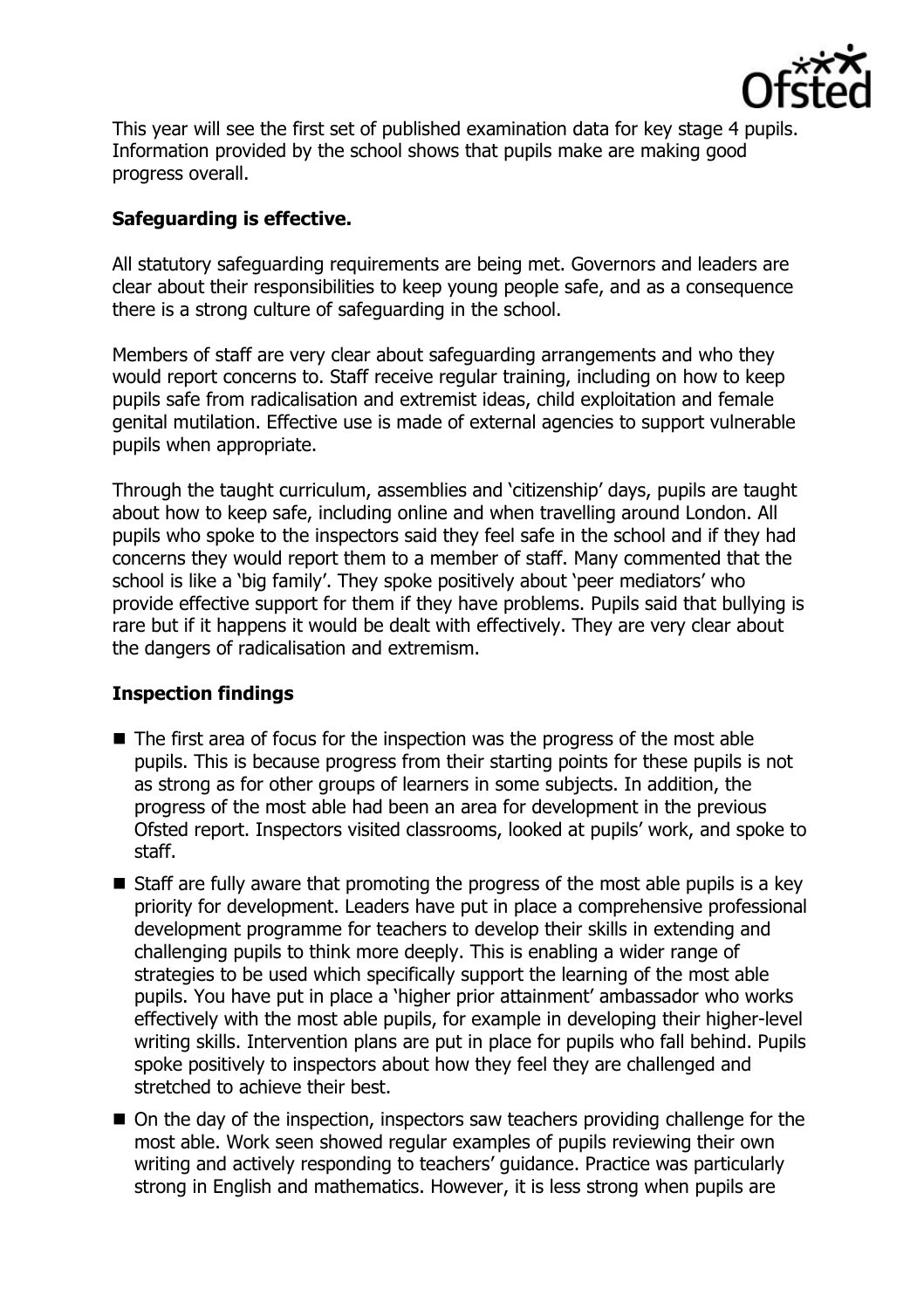

taught in mixed-ability groups.

- The second area of focus was the progress of disadvantaged pupils. This is because your analysis shows that some disadvantaged pupils make less progress than other learners in several subjects. Inspectors visited classrooms, looked at pupils' work and looked at data.
- Leaders have given priority to disadvantaged pupils. Governors ensure that the spending has measurable outcomes linked to pupils' progress. Teachers regularly monitor pupils and record assessment information. Leaders are aware of those disadvantaged pupils at risk of underachieving, and detailed support plans are in place, which include use of graduate mentors and literacy development.
- In most classes visited on the day of the inspection, inspectors saw disadvantaged pupils making progress in line with their peers. All pupils were making the best progress where bespoke support corrected misconceptions and stimulated deeper thinking. However, in a few classes visited, progress of a few disadvantaged pupils was limited because some of their written work was not completed or lacked sufficient depth to extend their knowledge and understanding. Current school assessment data shows that overall the gap between the progress of disadvantaged pupils and their peers is closing.
- The third area of focus was the consistency of middle leadership. We agreed to look at the impact of your focus on developing the quality of middle leadership as part of your drive to ensure the very best outcomes for pupils. Inspectors spoke with several middle leaders.
- Leaders have worked hard to ensure that middle leaders are effective drivers of change within the school, leading their own departmental self-evaluation and development planning. All middle leaders are trained as coaches and are well placed to support the professional development of other teachers. Each week, middle leaders meet to solve problems, combining academic and action research, which they said is extremely beneficial in developing their leadership skills. They spoke enthusiastically with inspectors about the excellent range of professional development opportunities open to them and the support they receive from senior leaders.
- **Inspectors found that middle leaders are working with a high level of consistency** across the school. Middle leaders are confident, competent and relishing their roles. They are working effectively as a team and are highly supportive of each other. Those spoken to are clear about how to implement strategies for improvement, measure impact effectively and improve outcomes for young people. They are clear about the accountability they have for the progress of the pupils in their subject areas.
- The fourth area of focus was the development of teaching and learning across the school. This is because of the challenges of recruitment in a new school. Inspectors saw staff training, visited classrooms and spoke with staff.
- Leaders have put staff training at the heart of what they do. Staff are supported through a comprehensive professional development programme 'teach like a champion' to develop effective teaching strategies. A mentoring and coaching programme which encourages teachers with a range of expertise to share their